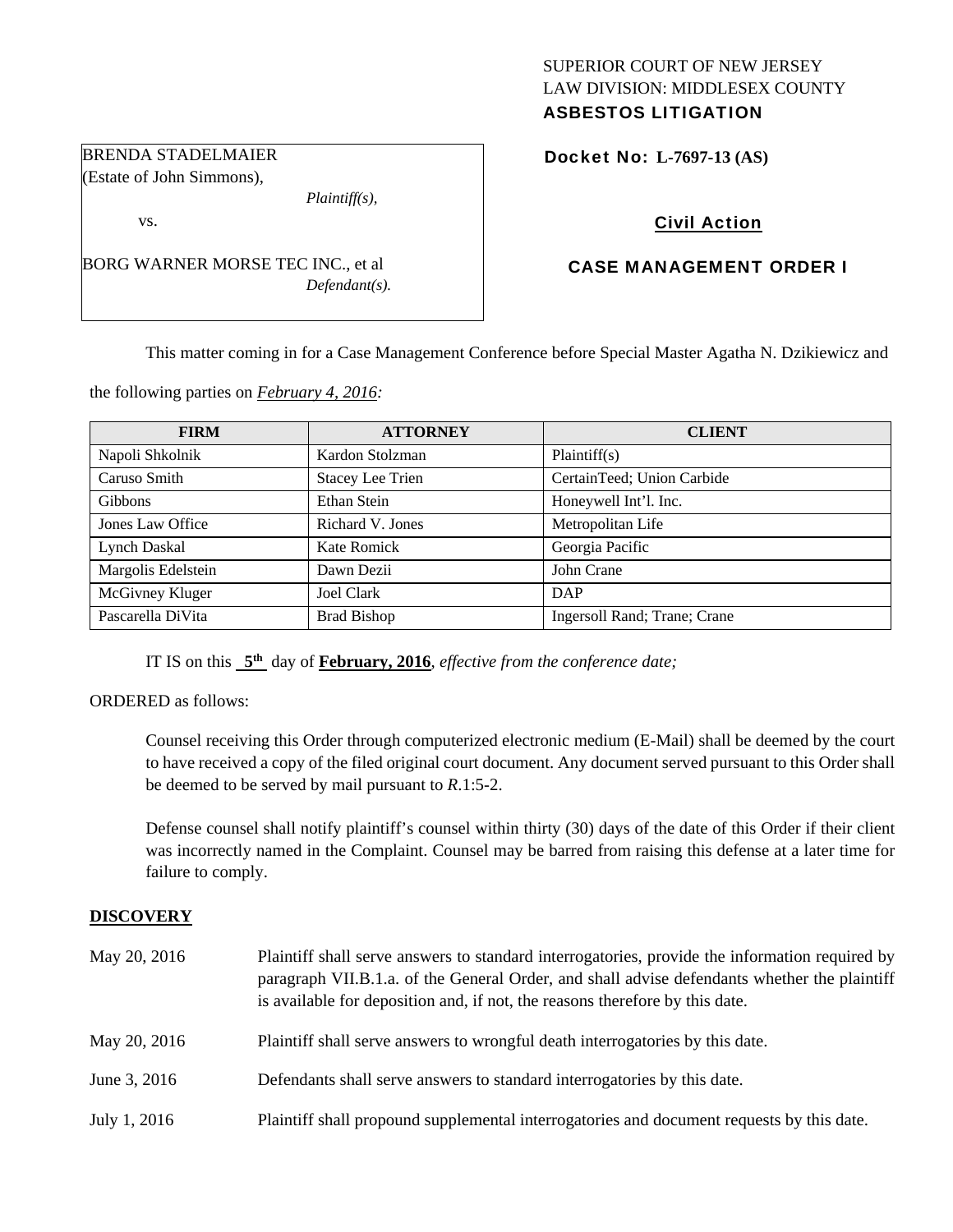| August 1, 2016    | Defendants shall serve answers to supplemental interrogatories and document requests by this<br>date.                                                                                                       |
|-------------------|-------------------------------------------------------------------------------------------------------------------------------------------------------------------------------------------------------------|
| July 1, 2016      | Defendants shall propound supplemental interrogatories and document requests by this date.                                                                                                                  |
| August 1, 2016    | Plaintiff shall serve answers to supplemental interrogatories and document requests by this<br>date.                                                                                                        |
| October 31, 2016  | Fact discovery, including depositions, shall be completed by this date. Plaintiff's counsel shall<br>contact the Special Master within one week of this deadline if all fact discovery is not<br>completed. |
| November 30, 2016 | Depositions of corporate representatives shall be completed by this date.                                                                                                                                   |

## **EARLY SETTLEMENT**

December 16, 2016 Settlement demands shall be served on all counsel and the Special Master by this date.

#### **SUMMARY JUDGMENT MOTION PRACTICE**

- December 16, 2016 Plaintiff's counsel shall advise, in writing, of intent not to oppose motions by this date.
- January 20, 2017 Summary judgment motions shall be filed no later than this date.
- February 17, 2017 Last return date for summary judgment motions.

#### **MEDICAL DEFENSE**

- May 20, 2016 Plaintiff shall serve executed medical authorizations (along with answers to interrogatories) by this date.
- May 20, 2016 Plaintiff shall serve a diagnostic medical report and any medical records in plaintiff's possession by this date.
- November 30, 2016 Plaintiff shall serve medical expert reports by this date.
- November 30, 2016 Upon request by defense counsel, plaintiff is to arrange for the transfer of pathology specimens and x-rays, if any, by this date.
- March 31, 2017 Defendants shall identify its medical experts and serve medical reports, if any, by this date. **In addition, defendants shall notify plaintiff's counsel (as well as all counsel of record) of a joinder in an expert medical defense by this date.**

#### **LIABILITY EXPERT REPORTS**

- January 27, 2017 Plaintiff shall identify its liability experts and serve liability expert reports or a certified expert statement by this date or waive any opportunity to rely on liability expert testimony.
- March 31, 2017 Defendants shall identify its liability experts and serve liability expert reports, if any, by this date or waive any opportunity to rely on liability expert testimony.

\_\_\_\_\_\_\_\_\_\_\_\_\_\_\_\_\_\_\_\_\_\_\_\_\_\_\_\_\_\_\_\_\_\_\_\_\_\_\_\_\_\_\_\_\_\_\_\_\_\_\_\_\_\_\_\_\_\_\_\_\_\_\_\_\_\_\_\_\_\_\_\_\_\_\_\_\_\_\_\_\_\_\_\_\_\_\_\_\_\_\_\_\_\_\_\_\_\_\_\_\_\_\_\_\_\_\_\_\_\_